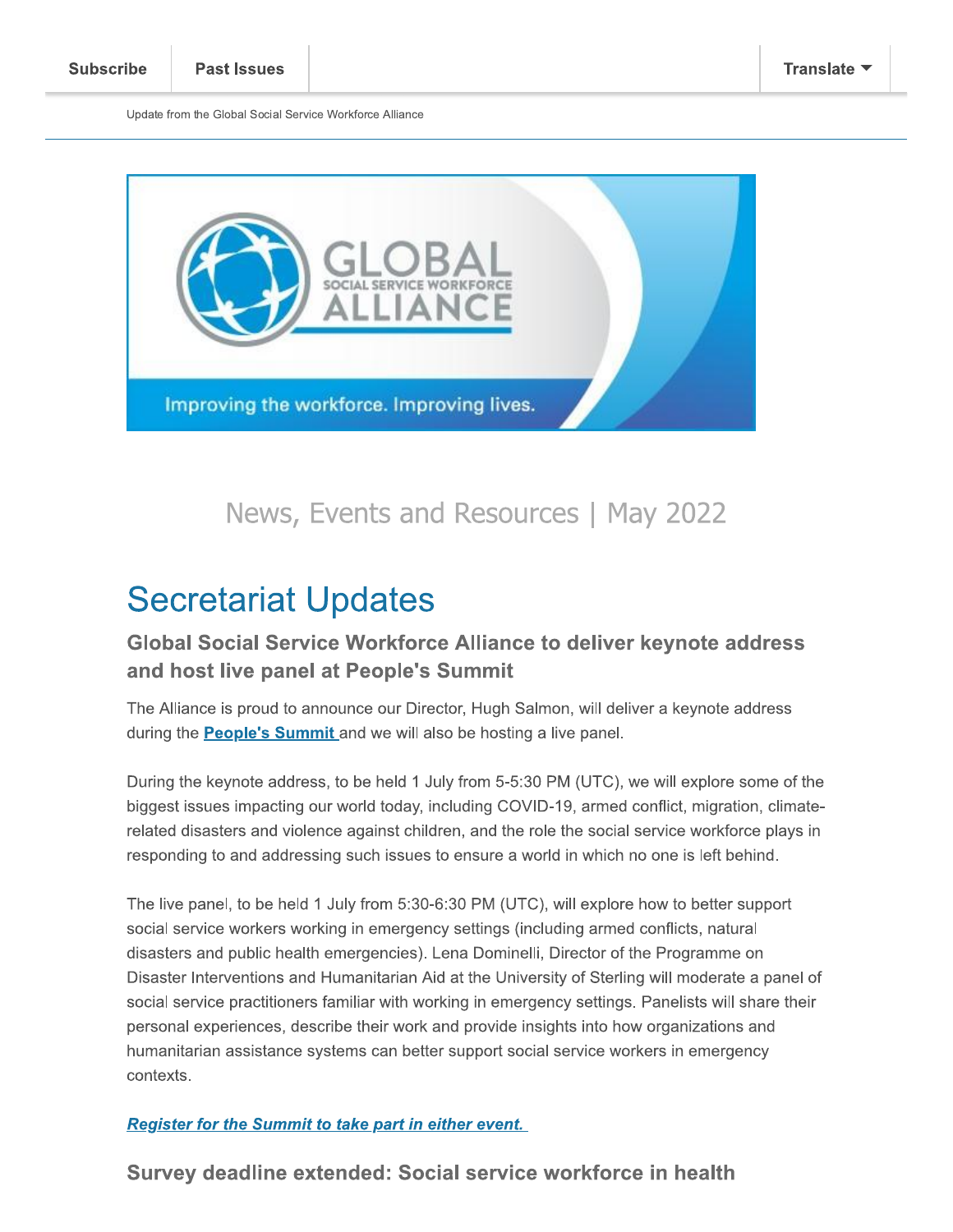#### **Subscribe**

The Global Social Service Workforce Alliance is looking for practice examples and learning to inform a briefing paper on the optimal role and function of social service workers when located in or linked to health care facilities. If you work as a social worker, other social service worker or supervisor/manager in a health setting, or if you manage, supervise or work to strengthen the social service workforce in a health setting, we would very much like to receive your response to this survey. Deadline to complete the survey has been extended to 31 May.

### **Take the survey.**

# **Upcoming Events**

The events below can be found on the **Global Events** page of our website. If you have a new event to share, **please contact us**.

# [WEBINAR] Transforming Children's Care Webinar #9 - The Legal Framework of Orphanage Trafficking: Cambodia, Nepal and Uganda | 17 Mary 2022, 8-9:30am ET

Orphanage trafficking involves the recruitment and/or transfer of children to residential care institutions for a purpose of exploitation and profit. To enhance the identification, prosecution, and prevention of orphanage trafficking, Griffith University and Better Care Network partnered on a multicountry, multi-stage research project to examine the legal



frameworks of orphanage trafficking in Cambodia, Uganda, and Nepal. This webinar will present the findings from the stage one analysis of the legal, policy and procedural frameworks. It will also feature presentations on the situation of orphanage trafficking from in-country investigators and experts.

#### **Register for the webinar.**

# **IWEBINAR SERIESI Global Studies of Childhood: Separated Childhoods Webinar Series - Responding to Varied Experiences of Childhood Separation**

To mark the launch of the 'Separated Childhoods' themed edition of Global Studies of Childhood, a series of three webinars will explore topics around separated childhoods and deepen connections between academic and practitioner research. The aim of the themed edition was to create the space to gather and share new findings about separated



childhoods from around the world, centering on the voices of those with lived experience of separation and on the practical experiences of the social service workforce.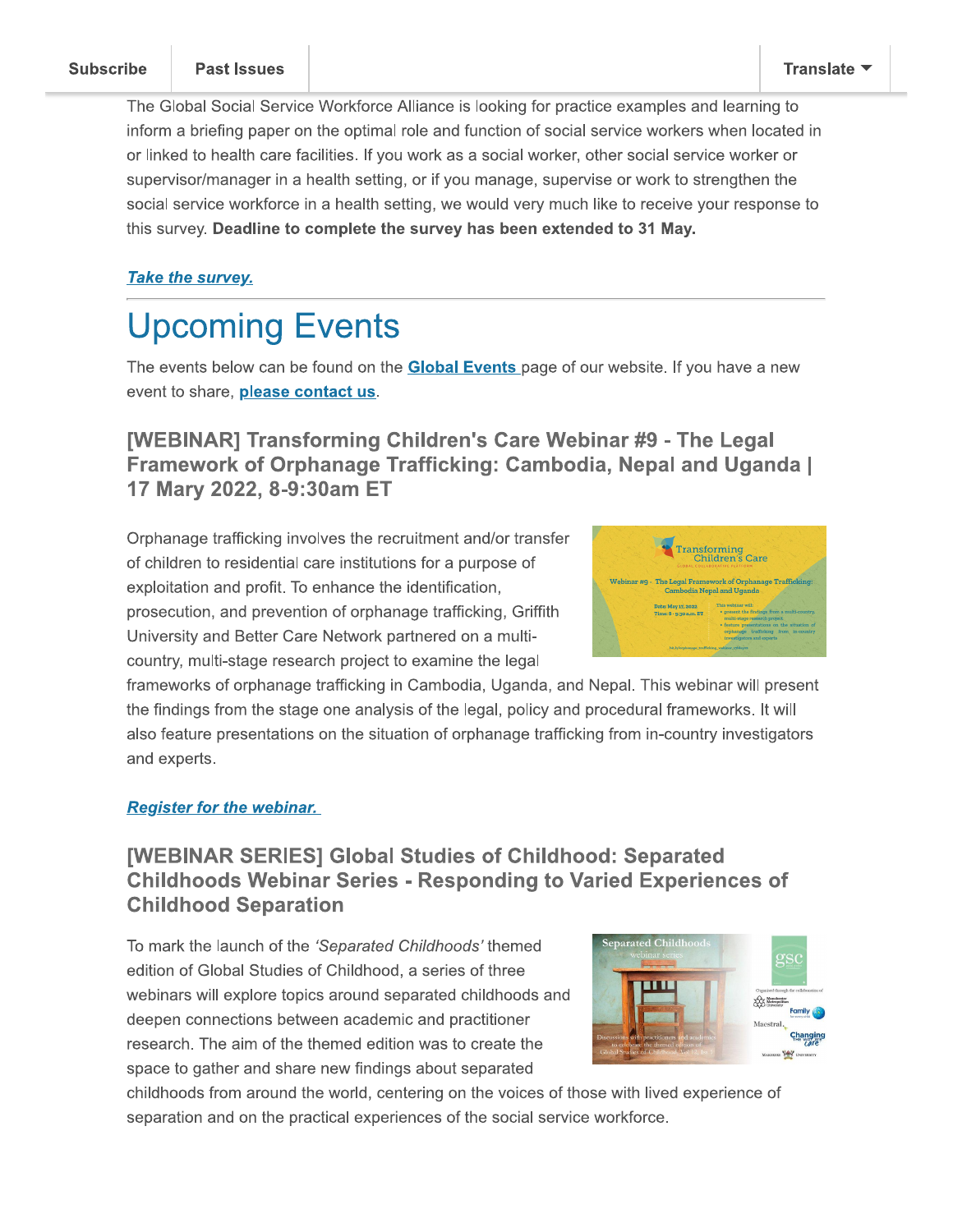are varied and complex.

#### **Learn more and register.**

# [SUMMIT] The People's Global Summit | Co-building a new eco-social world: Leaving no one behind | 29th June to 2nd July 2022

The Alliance is proud to be a partner for IFSW's upcoming People's Summit. The summit will bring together individuals and communities, people of lived experiences, along with global organizations to create a set of globally shared values for an ecosocial world that leaves no one behind. It will provide spaces for individuals as well as for group representatives to advance their ideas and provide a platform for engagement across different cultures, diverse lived experiences, professional groups, and perspectives. All contributions will shape the Global Values



Declaration for a new eco-social world that will be delivered to the United Nations High-Level Political Forum in July 2022 and will create a catalyst for further global action. The Alliance will be hosting a keynote address and live panel. Stay tuned for more details.

#### **Learn more and register.**

# **Resources**

The resources below can be found in our **Resource Database**. For resources specific to COVID-19, be sure to view our **COVID-19 Resources** page. If you have a new resource to share, please contact us.

# [REPORT] Creating Synergies Between Social Protection and Care **Reform in Eastern and Southern Africa**

Social protection is increasingly being used in Eastern and Southern Africa to address economic and social vulnerability. Many governments in the region are also engaged in care reform to prevent family separation, support families to care for children well and provide quality alternative care. There are many overlaps in the goals, interventions and target groups of care reform and social protection programmes. The same frontline workers are also often engaged in these two streams of work. Currently, synergies are yet to be maximized. This paper aims to address this gap.



#### **Access the report.**

[LEARNING CHANNEL] Child Protection Learning Channel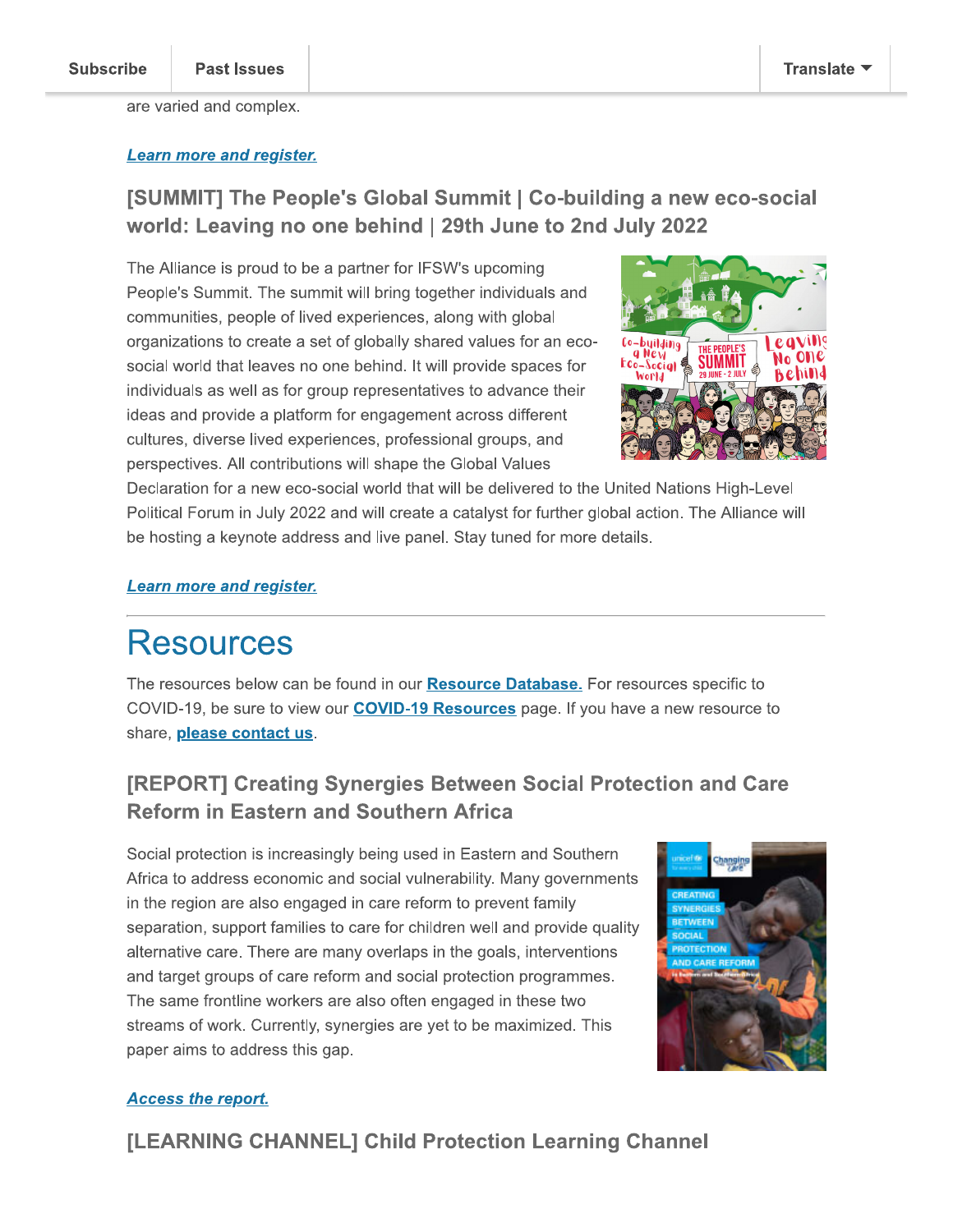**Strategy 2021-2030**. The list of courses is meant to support the learning and capacity development of our Child Protection workforce, as well as that of our partners.



### **Access the learning channel.**

### [BRIEF] Shortfalls in Social Spending in Low- and Middle-income **Countries COVID-19 and Shrinking Finance for Social Spending**

Financing quality social services will require increased public investment and greater mobilization of both domestic and international resources in the post-COVID era. Currently, low- and middle-income countries invest, on average, just one third of their total government expenditure in social spending on education, health and social protection. However, the fiscal space to enhance social spending remains constrained in many parts of the world. Given the scale of the challenge facing many countries, a renewed focus on financing social spending is needed to address widening inequalities. This policy brief is the second in a series that assesses key issues affecting social



spending as part of UNICEF's work on Public Finance for Children. The brief examines how recent trends are impacting on the financing available for, and directed to, social spending in lowand middle-income countries in different regions, using secondary analysis of public expenditure data collected by international organizations.

#### **Access the brief.**

# [ARTICLE] The Revolutionary Social Worker in Palestine: Living the **Challenge of Colonialism through Non-violent Resistance—the Struggles of Munther Amira**

This article explores Munther Amira's 'Pedagogy of Revolution', a unique approach of nonviolent resistance that adopts the pedagogy of Paulo Freire and global social work values and principles, for educating, empowering and mobilising Palestinian refugees living in the West Bank, as a means for liberation from the oppression imposed by Israel's military occupation. The article provides a deeper understanding of the lived experiences of Palestinian refugees through the lived experiences of Munther Amira, a Palestinian refugee, social worker and human rights defender.

#### **Access the article**

# **Join the Alliance**